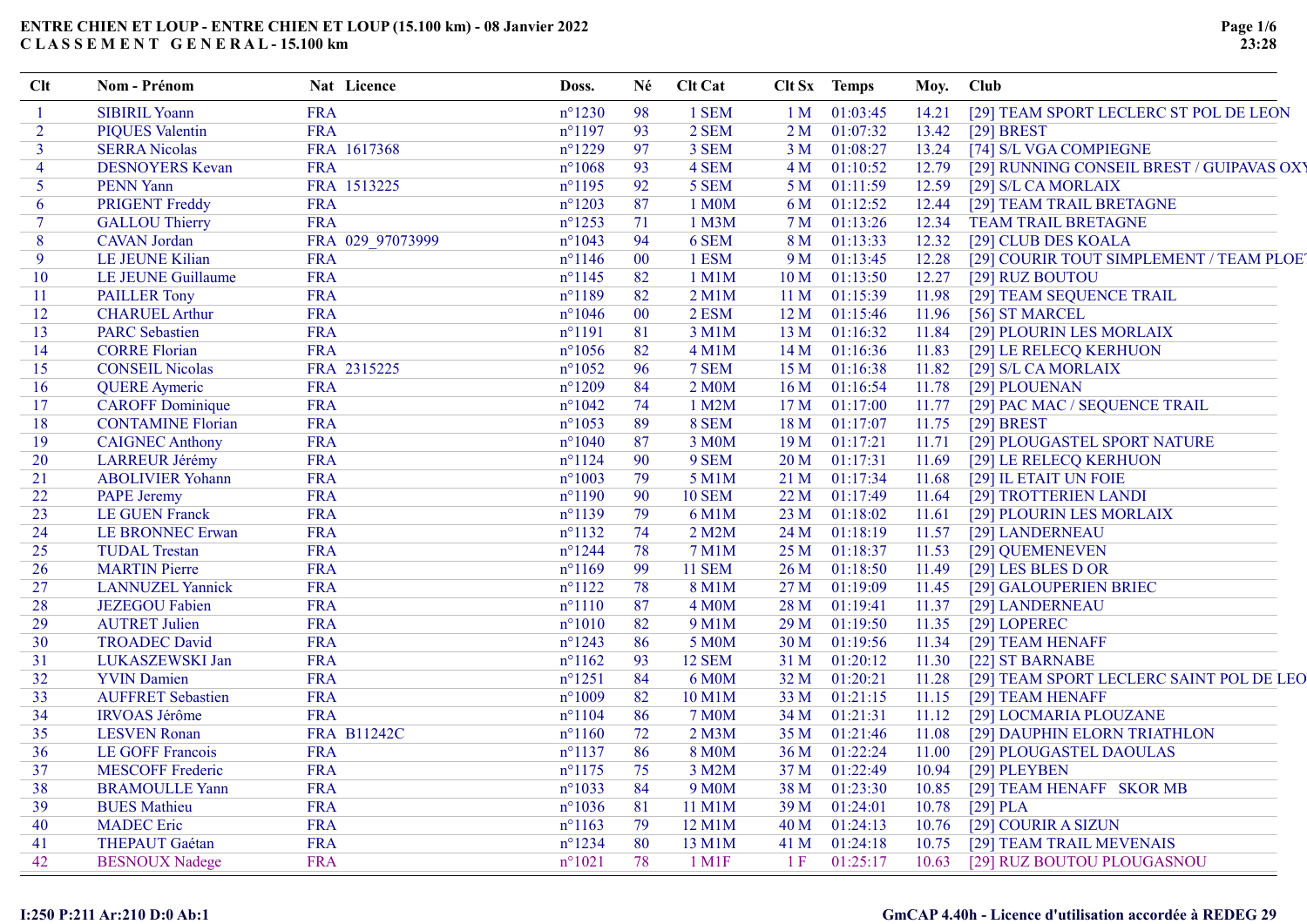| Clt | Nom - Prénom               | Nat Licence | Doss.                             | Né  | <b>Clt Cat</b>    |      | Clt Sx Temps  | Moy.  | Club                              |
|-----|----------------------------|-------------|-----------------------------------|-----|-------------------|------|---------------|-------|-----------------------------------|
| 43  | <b>TRIVIDIC Gwenaël</b>    | FRA B35352C | $n^{\circ}$ 1242                  | 93  | <b>13 SEM</b>     | 42 M | 01:25:22      | 10.62 | [29] BREST TRIATHLON              |
| 44  | <b>GLIKPO</b> Matthieu     | FRA 1926015 | $n^{\circ}1091$                   | 81  | 14 M1M            | 43 M | 01:25:36      | 10.58 | [29] CLUB ATHLETIQUE MORLAIX      |
| 45  | <b>SIMON Nicolas</b>       | <b>FRA</b>  | $n^{\circ}1231$                   | 87  | 10 M0M            | 44 M | 01:25:43      | 10.57 | [29] TEAM HENAFF SKOR MB          |
| 46  | <b>BOURMAUD Ludovic</b>    | FRA         | $n^{\circ}1031$                   | 79  | 15 M1M            | 45 M | 01:25:54      | 10.55 | [29] Non Licencié                 |
| 47  | <b>TOUDIC Gilbert</b>      | FRA 2044826 | $n^{\circ}$ 1237                  | 66  | 1 M4M             | 46 M | 01:25:59      | 10.54 | [29] TEAM ARMORIK TRAIL           |
| 48  | <b>ABJEAN</b> Gaetan       | <b>FRA</b>  | $n^{\circ}1002$                   | 97  | <b>14 SEM</b>     | 47 M | 01:26:05      | 10.53 | $[29]$ BREST                      |
| 49  | <b>JESTIN Pierre</b>       | <b>FRA</b>  | $n^{\circ}1109$                   | -64 | 2 M4M             | 48 M | 01:26:20      | 10.50 | [29] BREIZH SPORT AVENTURE        |
| 50  | DANIEL Jean-philippe       | FRA         | $n^{\circ}1063$                   | 89  | <b>15 SEM</b>     | 49 M | 01:26:23      | 10.49 | [29] GUIPAVAS                     |
| 51  | <b>PRIME Bertrand</b>      | <b>FRA</b>  | $n^{\circ}$ 1205                  | 83  | 11 M0M            | 50 M | 01:26:30      | 10.47 | [29] ST POL DE LEON               |
| 52  | <b>MOAL</b> Michel         | <b>FRA</b>  | $n^{\circ}1181$                   | 75  | 4 M2M             | 51 M | 01:26:35      | 10.47 | [29] SPEEDERIEN PLOUENAN          |
| 53  | <b>SALAUN</b> Jonathan     | <b>FRA</b>  | $n^{\circ}$ 1225                  | 85  | 12 M0M            | 52 M | 01:26:59      | 10.42 | [29] LA JOIE DE COURIR PLABENNEC  |
| 54  | <b>ANTHONY Philippe</b>    | <b>FRA</b>  | $n^{\circ}1006$                   | 67  | 3 M4M             | 53 M | 01:27:04      | 10.41 | [29] LES RUNNING BROTHERS         |
| 55  | <b>GAGNOT Fabrice</b>      | <b>FRA</b>  | $n^{\circ}1085$                   | 69  | 3 M3M             | 54 M | 01:27:11      | 10.39 | $[29]$ LE FAOU                    |
| 56  | <b>MEUDEC</b> Jean Jacques | FRA         | $n^{\circ}1177$                   | 75  | 5 M2M             | 55 M | 01:27:33      | 10.35 | [29] TEAM TRAIL COULEUR AMBIANCE  |
| 57  | <b>SALAUN David</b>        | <b>FRA</b>  | $n^{\circ}$ 1224                  | 82  | 16 M1M            | 56 M | 01:27:41      | 10.33 | [29] MILPAT DE L?AULNE            |
| 58  | <b>CHIQUET Carole</b>      | <b>FRA</b>  | $n^{\circ}1047$                   | 84  | 1 M <sub>OF</sub> | 2F   | 01:28:07      | 10.28 | [29] QUIMPER                      |
| 59  | <b>VIGNARD Pascal</b>      | <b>FRA</b>  | $n^{\circ}1249$                   | 69  | 4 M3M             | 57 M | 01:28:31      | 10.24 | [29] RUZ BOUTOU PLOUGASNOU        |
| 60  | <b>LE PAGE Florent</b>     | <b>FRA</b>  | $n^{\circ}1152$                   | 79  | 17 M1M            | 58 M | 01:28:45      | 10.21 | [29] MIL PAT DE LAULNE            |
| 61  | <b>THOMAS Jerome</b>       | <b>FRA</b>  | $n^{\circ}$ 1235                  | 88  | <b>16 SEM</b>     | 59 M | 01:29:14      | 10.15 | [29] GUIPAVAS                     |
| 62  | <b>VELLY Christophe</b>    | <b>FRA</b>  | $n^{\circ}$ 1247                  | 79  | 18 M1M            | 60 M | 01:29:19      | 10.14 | [29] TEAM SEQUENCE TRAIL          |
| 63  | <b>GUEGUEN Pierre</b>      | <b>FRA</b>  | $n^{\circ}1093$                   | 80  | 19 M1M            | 61 M | 01:29:41      | 10.10 | [29] TEAM RUN FAMILY              |
| 64  | <b>BELLEC</b> Richard      | <b>FRA</b>  | $n^{\circ}1016$                   | 71  | 5 M3M             | 62 M | 01:29:46      | 10.09 | [29] LANDREVARZEC                 |
| 65  | <b>MORVAN Cyrille</b>      | <b>FRA</b>  | $n^{\circ}$ 1185                  | 80  | 20 M1M            | 63 M | 01:30:01      | 10.07 | [29] NATURE ET CREATIONS          |
| 66  | LE BRAS Jean-claude        | <b>FRA</b>  | $n^{\circ}1130$                   | 70  | 6 M3M             | 64 M | 01:31:10      | 9.94  | [29] TEAM CAM                     |
| 67  | <b>MEVELLEC Maelan</b>     | <b>FRA</b>  | $n^{\circ}1178$                   | 81  | 21 M1M            | 65 M | 01:31:18      | 9.92  | [29] TEAM LANDUDAL                |
| 68  | <b>URIEN Kevin</b>         |             | FRA TEAMSPORTSE.LECLERCSTP(n°1245 | 83  | 13 M0M            | 66 M | 01:31:32      | 9.90  | [29] TEAM SPORTS E.LECLERC ST POL |
| 69  | LE HIR Yohann              | <b>FRA</b>  | $n^{\circ}$ 1143                  | 93  | <b>17 SEM</b>     | 67 M | 01:31:42      | 9.88  | [29] LANDERNEAU                   |
| 70  | <b>LAVANANT</b> Arnaud     | <b>FRA</b>  | $n^{\circ}1125$                   | 80  | 22 M1M            | 68 M | 01:31:47      | 9.87  | [29] BREST GOELOPEURS             |
| 71  | QUEAU Aurélien             | <b>FRA</b>  | $n^{\circ}1207$                   | 81  | 23 M1M            | 69 M | 01:31:54      | 9.86  | [29] LANDUDAL                     |
| 72  | <b>LE ROUX Antoine</b>     | <b>FRA</b>  | $n^{\circ}$ 1155                  | 88  | <b>18 SEM</b>     | 70 M | 01:32:02      | 9.84  | [29] CARANTEC                     |
| 73  | <b>LEDUC</b> Samuel        | <b>FRA</b>  | $n^{\circ}$ 1158                  | 85  | 14 M0M            | 71 M | 01:32:05      | 9.84  | [29] LE CLOITRE ST THEGONNEC      |
| 74  | <b>PRIGENT Nicolas</b>     | <b>FRA</b>  | $n^{\circ}$ 1204                  | 85  | 15 M0M            | 72 M | 01:32:22      | 9.81  | [29] SANTEC                       |
| 75  | <b>BODROS Patrick</b>      | <b>FRA</b>  | $n^{\circ}1024$                   | 75  | 6 M2M             | 73 M | 01:32:29      | 9.80  | [29] TRANSPORTS GUIVARCH          |
| 76  | <b>BONNET Armelle</b>      | FRA A36299  | $n^{\circ}1026$                   | 72  | 1 M3F             | 3F   | 01:32:59      | 9.75  | [29] IROISE TRIATHLON             |
| 77  | <b>CORLOUER Sebastien</b>  | <b>FRA</b>  | $n^{\circ}1054$                   | 75  | <b>7 M2M</b>      | 74 M | 01:33:12      | 9.72  | [29] PLOUVORN                     |
| 78  | <b>ZIMOLO Pascal</b>       | <b>FRA</b>  | $n^{\circ}$ 1252                  | 64  | 4 M4M             | 75 M | 01:33:17      | 9.71  | [29] BERRIEN                      |
| 79  | <b>BACCUS</b> Denis        | <b>FRA</b>  | $n^{\circ}1011$                   | 64  | 5 M4M             | 76 M | 01:33:20      | 9.71  | [29] ATLANTIS BRETAGNE PLONGEE    |
| 80  | QUINET Frédéric            | FRA 4990    | $n^{\circ}1213$                   | 68  | <b>7 M3M</b>      | 77 M | 01:33:34      | 9.68  | [29] CSLGTV CHATEAULIN            |
| 81  | <b>MASSON</b> Ludovic      | <b>FRA</b>  | $n^{\circ}1171$                   | 89  | <b>19 SEM</b>     | 78 M | 01:34:03      | 9.63  | [29] TEAM PLOUGONVEN              |
| 82  | LE GUILLOU Antoine         | <b>FRA</b>  | $n^{\circ}1142$                   | 98  | <b>20 SEM</b>     | 79 M | 01:34:07      | 9.63  | [29] PLOUZANE                     |
| 83  | <b>GUILLOCHON Raphael</b>  | <b>FRA</b>  | $n^{\circ}1096$                   | 91  | <b>21 SEM</b>     | 80 M | 01:34:12      | 9.62  | $[56]$ LE SAINT                   |
| 84  | <b>CUSSIGH Aurélien</b>    | <b>FRA</b>  | $n^{\circ}1061$                   | 80  | 24 M1M            |      | 81 M 01:34:20 | 9.60  | [29] ST RENAN                     |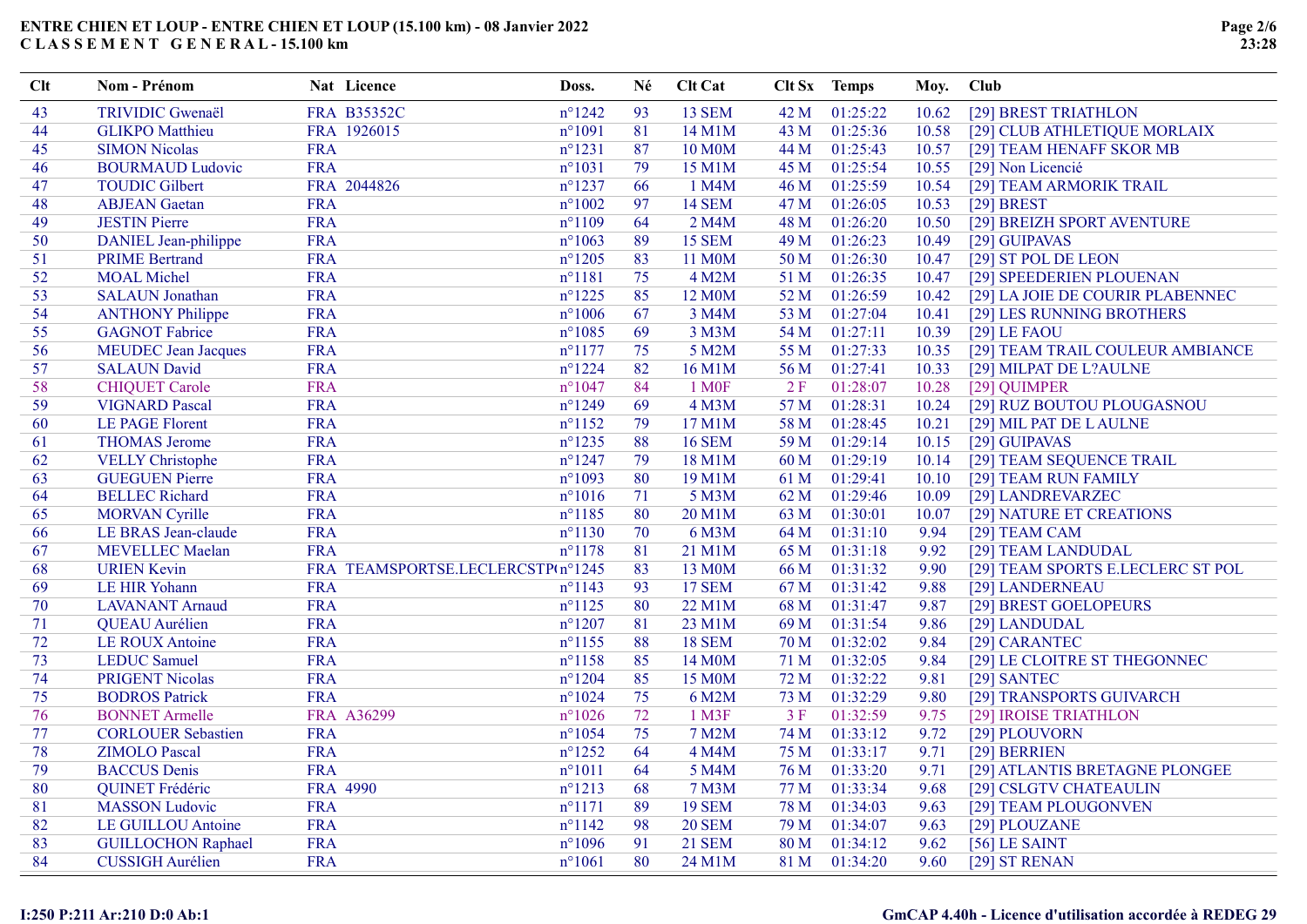| 85<br><b>HENRIO David</b><br><b>FRA</b><br>$n^{\circ}1099$<br>82 M<br>01:34:30<br>9.59<br>72<br>8 M3M<br>[29] TEAM SEQUENCE TRAIL<br><b>FRA</b><br>75<br><b>MALPHETTES François</b><br>$n^{\circ}1167$<br>8 M2M<br>83 M<br>01:34:57<br>9.54<br>86<br>[29] TEAM TRAIL ABER BENOIT<br><b>FRA</b><br>CADIOU Gwenaël<br>$n^{\circ}1039$<br>78<br>25 M1M<br>01:35:07<br>9.53<br>87<br>84 M<br>[29] BOHARS<br><b>FRA</b><br>96<br>01:35:21<br><b>LE BECHEC Pierre-louis</b><br>$n^{\circ}1128$<br><b>22 SEM</b><br>85 M<br>[29] MORLAIX<br>88<br>9.50<br><b>FRA</b><br>78<br>01:35:26<br>89<br><b>EDERN</b> Jean-marc<br>$n^{\circ}1076$<br>26 M1M<br>86 M<br>9.49<br>[29] TROTTERIEN LANDI<br><b>FRA</b><br>59<br>01:35:28<br><b>HAMON</b> Jacques<br>$n^{\circ}1098$<br>1 M5M<br>87 M<br>9.49<br>90<br>[29] COURIR A MORLAIX<br><b>FRA</b><br>75<br>9 M2M<br>91<br><b>BONNAFOUX Luc</b><br>$n^{\circ}1025$<br>88 M<br>01:35:31<br>9.49<br>[29] AL PLOUZANE VTT<br><b>DENIS Yann</b><br><b>FRA</b><br>92<br>$n^{\circ}1066$<br>73<br>10 M2M<br>89 M<br>01:35:38<br>9.47<br>[29] VELO CLUB LANNILIS<br><b>FRA</b><br>94<br>93<br><b>BALCON Valentin</b><br><b>23 SEM</b><br>01:35:43<br>$n^{\circ}1012$<br>90 M<br>9.47<br>$[29]$ BREST<br>84<br><b>QUENET BOSSARD Nicolas</b><br><b>FRA</b><br>16 M0M<br>01:35:57<br>9.44<br>94<br>$n^{\circ}1208$<br>91 M<br>[29] BODILIS<br><b>FRA</b><br>$n^{\circ}1149$<br>88<br><b>24 SEM</b><br>92 M<br>01:36:21<br>95<br>LE LUYER Jean-pierre<br>9.40<br>[29] MORLAIX<br>84<br><b>FRA</b><br>01:36:26<br>[29] TROTTERIEN LANDI<br><b>BOUR Grégory</b><br>$n^{\circ}1030$<br>17 M0M<br>93 M<br>9.40<br>96<br><b>JACOPIN Nicolas</b><br><b>FRA</b><br>83<br>$n^{\circ}1105$<br>18 M0M<br>94 M<br>01:36:49<br>9.36<br>[29] TEAM HUMBLEZH<br>97<br><b>FRA</b><br>70<br>[29] TRÉFLAOUÉNAN<br><b>CORRE Erwan</b><br>$n^{\circ}1055$<br>9 M3M<br>95 M<br>01:37:02<br>9.34<br>98<br><b>FRA</b><br>LE GRAND Julien<br>$n^{\circ}1138$<br>80<br>27 M1M<br>96 M<br>01:37:07<br>9.33<br>$[29]$ TAULE<br>99<br>66<br><b>FRA</b><br>01:37:14<br>[29] GUIPAVAS OXYGENE<br>100<br><b>TOANEN Denis</b><br>$n^{\circ}$ 1236<br>6 M4M<br>97 M<br>9.32<br><b>FRA</b><br>04<br>1 JUM<br>01:38:01<br><b>AIME</b> Le Jeune<br>$n^{\circ}1004$<br>98 M<br>9.24<br>[29] LAMPAUL PLOUARZEL<br>101<br>FRA 2236966<br>$n^{\circ}1123$<br>79<br>28 M1M<br>01:38:06<br><b>LARHANTEC Yann</b><br>99 M<br>9.24<br>[29] S/L CA MORLAIX<br>102<br><b>FRA</b><br>87<br>01:38:09<br><b>SENE William</b><br>$n^{\circ}1228$<br>19 M0M<br>100 M<br>103<br>9.23<br>[29] PLABENNEC<br><b>FRA</b><br><b>DESVIGNES Ted</b><br>$n^{\circ}1069$<br>79<br>29 M1M<br>101 M<br>01:38:14<br>9.22<br>104<br>[29] ST RENAN<br><b>FRA</b><br>70<br><b>AMIEL Franck</b><br>$n^{\circ}1005$<br>10 M3M<br>102 <sub>M</sub><br>01:38:42<br>9.18<br>[29] TROTTERIEN LANDI<br>105<br><b>FRA</b><br><b>LE MAITRE Guillaume</b><br>$n^{\circ}1150$<br>96<br><b>25 SEM</b><br>01:38:53<br>106<br>103 M<br>9.16<br>[22] MAEL CARHAIX<br><b>FRA</b><br>74<br>01:39:01<br>107<br><b>JEGOU Yann</b><br>$n^{\circ}1108$<br>11 M2M<br>104 M<br>[22] GUERLEDAN AVENTURES<br>9.15<br><b>FRA</b><br>12 M2M<br><b>ATIDE Stéphane</b><br>$n^{\circ}1007$<br>77<br>105 M<br>01:39:04<br>9.15<br>108<br>[29] GUIPAVAS<br><b>FRA</b><br>69<br>11 M3M<br>01:39:07<br>QUIMERCH Stéphane<br>$n^{\circ}1212$<br>106 M<br>9.14<br>[29] SANTEC<br>109<br><b>TREGUER Thierry</b><br><b>FRA</b><br>73<br>$n^{\circ}1240$<br>13 M2M<br>107 <sub>M</sub><br>01:39:15<br>[29] PLOUNEVENTER<br>110<br>9.13<br><b>FRA</b><br>88<br><b>FAUJOUR Ludovic</b><br><b>26 SEM</b><br>108 M<br>01:39:27<br>$n^{\circ}1080$<br>9.11<br>[29] MISS MATHILDE ET LASI<br>111<br><b>MEAR Patrick</b><br><b>FRA</b><br>76<br>14 M2M<br>01:39:30<br>9.11<br>$n^{\circ}1172$<br>109 <sub>M</sub><br>[29] TROTTERIEN LANDI<br>112<br><b>SAOS</b> Gilbert<br><b>FRA</b><br>$n^{\circ}1226$<br>2 M5M<br>01:39:43<br>61<br>110 <sub>M</sub><br>9.09<br>[29] EVIT AR BLIJADUR<br>113<br>FRA 1838378<br>76<br>RAFFIN Frédéric<br>$n^{\circ}1215$<br>15 M2M<br>01:39:46<br>114<br>111 M<br>9.08<br>[85] S/L ESM CHALLANS<br><b>FRA</b><br>74<br><b>PARTHENAY Dany</b><br>$n^{\circ}1192$<br>16 M2M<br>112M<br>01:39:50<br>9.08<br>$[29]$ CSLGTV<br>115<br><b>FRA</b><br>LE JEUNE Thierry<br>$n^{\circ}1147$<br>71<br>12 M3M<br>113 M<br>01:40:13<br>[29] TRAIL LA LAMPAULAISE<br>9.04<br>116<br><b>FRA</b><br><b>ESNEE</b> Stephane<br>$n^{\circ}1079$<br>67<br>7 M4M<br>114M<br>01:40:16<br>9.04<br>[29] RUZ BOUTOU PLOUGASNOU<br>117<br><b>KHCHACH Mohamed</b><br><b>FRA</b><br>78<br>30 M1M<br>01:40:20<br>118<br>$n^{\circ}1115$<br>115M<br>9.03<br>[29] RUZBOUTOU<br><b>FRA</b><br>80<br>31 M1M<br>119<br><b>RICHARD Yann</b><br>$n^{\circ}1218$<br>116M<br>01:40:46<br>8.99<br>[29] ST MARTIN DES CHAMPS<br><b>FRA</b><br>$n^{\circ}1154$<br>84<br><b>20 M0M</b><br>117 <sub>M</sub><br>LE PIHIFF Yann<br>01:40:59<br>8.97<br>[29] COURIR A PLEYBER<br>120<br>70<br><b>FRA</b><br>$n^{\circ}1077$<br>13 M3M<br>118 M<br>01:41:52<br>[29] GMAP BREST<br>121<br><b>EON François</b><br>8.89<br><b>LE LOUS Vincent</b><br><b>FRA</b><br>84<br>21 M0M<br>119M<br>01:41:56<br>122<br>$n^{\circ}1148$<br>8.89<br>[29] TEAM PLOUGONVEN<br><b>FRA</b><br>90<br><b>QUERE</b> Maxime<br>$n^{\circ}1210$<br><b>27 SEM</b><br>01:42:00<br>8.88<br>[29] ACDC COATODON<br>123<br>120 <sub>M</sub><br><b>DELAVENNE Stanislas</b><br><b>FRA</b><br>84<br>22 M <sub>0</sub> M<br>[29] CARANTEC<br>124<br>$n^{\circ}1065$<br>121 M<br>01:42:02<br>8.88<br>84<br><b>FRA</b><br><b>RUNGOAT David</b><br>$n^{\circ}1223$<br>23 M0M<br>01:42:10<br>125<br>122M<br>8.87<br>[29] TREFLEVENEZ<br>79<br>8.86 | <b>Clt</b> | Nom - Prénom         | Nat Licence | Doss.           | Né | <b>Clt Cat</b> |    | Clt Sx Temps | Moy. | <b>Club</b>                              |
|-------------------------------------------------------------------------------------------------------------------------------------------------------------------------------------------------------------------------------------------------------------------------------------------------------------------------------------------------------------------------------------------------------------------------------------------------------------------------------------------------------------------------------------------------------------------------------------------------------------------------------------------------------------------------------------------------------------------------------------------------------------------------------------------------------------------------------------------------------------------------------------------------------------------------------------------------------------------------------------------------------------------------------------------------------------------------------------------------------------------------------------------------------------------------------------------------------------------------------------------------------------------------------------------------------------------------------------------------------------------------------------------------------------------------------------------------------------------------------------------------------------------------------------------------------------------------------------------------------------------------------------------------------------------------------------------------------------------------------------------------------------------------------------------------------------------------------------------------------------------------------------------------------------------------------------------------------------------------------------------------------------------------------------------------------------------------------------------------------------------------------------------------------------------------------------------------------------------------------------------------------------------------------------------------------------------------------------------------------------------------------------------------------------------------------------------------------------------------------------------------------------------------------------------------------------------------------------------------------------------------------------------------------------------------------------------------------------------------------------------------------------------------------------------------------------------------------------------------------------------------------------------------------------------------------------------------------------------------------------------------------------------------------------------------------------------------------------------------------------------------------------------------------------------------------------------------------------------------------------------------------------------------------------------------------------------------------------------------------------------------------------------------------------------------------------------------------------------------------------------------------------------------------------------------------------------------------------------------------------------------------------------------------------------------------------------------------------------------------------------------------------------------------------------------------------------------------------------------------------------------------------------------------------------------------------------------------------------------------------------------------------------------------------------------------------------------------------------------------------------------------------------------------------------------------------------------------------------------------------------------------------------------------------------------------------------------------------------------------------------------------------------------------------------------------------------------------------------------------------------------------------------------------------------------------------------------------------------------------------------------------------------------------------------------------------------------------------------------------------------------------------------------------------------------------------------------------------------------------------------------------------------------------------------------------------------------------------------------------------------------------------------------------------------------------------------------------------------------------------------------------------------------------------------------------------------------------------------------------------------------------------------------------------------------------------------------------------------------------------------------------------------------------------------------------------------------------------------------------------------------------------------------------------------------------------------------------------------------------------------------------------------------------------------------------------------------------------|------------|----------------------|-------------|-----------------|----|----------------|----|--------------|------|------------------------------------------|
|                                                                                                                                                                                                                                                                                                                                                                                                                                                                                                                                                                                                                                                                                                                                                                                                                                                                                                                                                                                                                                                                                                                                                                                                                                                                                                                                                                                                                                                                                                                                                                                                                                                                                                                                                                                                                                                                                                                                                                                                                                                                                                                                                                                                                                                                                                                                                                                                                                                                                                                                                                                                                                                                                                                                                                                                                                                                                                                                                                                                                                                                                                                                                                                                                                                                                                                                                                                                                                                                                                                                                                                                                                                                                                                                                                                                                                                                                                                                                                                                                                                                                                                                                                                                                                                                                                                                                                                                                                                                                                                                                                                                                                                                                                                                                                                                                                                                                                                                                                                                                                                                                                                                                                                                                                                                                                                                                                                                                                                                                                                                                                                                                                                                                                             |            |                      |             |                 |    |                |    |              |      |                                          |
|                                                                                                                                                                                                                                                                                                                                                                                                                                                                                                                                                                                                                                                                                                                                                                                                                                                                                                                                                                                                                                                                                                                                                                                                                                                                                                                                                                                                                                                                                                                                                                                                                                                                                                                                                                                                                                                                                                                                                                                                                                                                                                                                                                                                                                                                                                                                                                                                                                                                                                                                                                                                                                                                                                                                                                                                                                                                                                                                                                                                                                                                                                                                                                                                                                                                                                                                                                                                                                                                                                                                                                                                                                                                                                                                                                                                                                                                                                                                                                                                                                                                                                                                                                                                                                                                                                                                                                                                                                                                                                                                                                                                                                                                                                                                                                                                                                                                                                                                                                                                                                                                                                                                                                                                                                                                                                                                                                                                                                                                                                                                                                                                                                                                                                             |            |                      |             |                 |    |                |    |              |      |                                          |
|                                                                                                                                                                                                                                                                                                                                                                                                                                                                                                                                                                                                                                                                                                                                                                                                                                                                                                                                                                                                                                                                                                                                                                                                                                                                                                                                                                                                                                                                                                                                                                                                                                                                                                                                                                                                                                                                                                                                                                                                                                                                                                                                                                                                                                                                                                                                                                                                                                                                                                                                                                                                                                                                                                                                                                                                                                                                                                                                                                                                                                                                                                                                                                                                                                                                                                                                                                                                                                                                                                                                                                                                                                                                                                                                                                                                                                                                                                                                                                                                                                                                                                                                                                                                                                                                                                                                                                                                                                                                                                                                                                                                                                                                                                                                                                                                                                                                                                                                                                                                                                                                                                                                                                                                                                                                                                                                                                                                                                                                                                                                                                                                                                                                                                             |            |                      |             |                 |    |                |    |              |      |                                          |
|                                                                                                                                                                                                                                                                                                                                                                                                                                                                                                                                                                                                                                                                                                                                                                                                                                                                                                                                                                                                                                                                                                                                                                                                                                                                                                                                                                                                                                                                                                                                                                                                                                                                                                                                                                                                                                                                                                                                                                                                                                                                                                                                                                                                                                                                                                                                                                                                                                                                                                                                                                                                                                                                                                                                                                                                                                                                                                                                                                                                                                                                                                                                                                                                                                                                                                                                                                                                                                                                                                                                                                                                                                                                                                                                                                                                                                                                                                                                                                                                                                                                                                                                                                                                                                                                                                                                                                                                                                                                                                                                                                                                                                                                                                                                                                                                                                                                                                                                                                                                                                                                                                                                                                                                                                                                                                                                                                                                                                                                                                                                                                                                                                                                                                             |            |                      |             |                 |    |                |    |              |      |                                          |
|                                                                                                                                                                                                                                                                                                                                                                                                                                                                                                                                                                                                                                                                                                                                                                                                                                                                                                                                                                                                                                                                                                                                                                                                                                                                                                                                                                                                                                                                                                                                                                                                                                                                                                                                                                                                                                                                                                                                                                                                                                                                                                                                                                                                                                                                                                                                                                                                                                                                                                                                                                                                                                                                                                                                                                                                                                                                                                                                                                                                                                                                                                                                                                                                                                                                                                                                                                                                                                                                                                                                                                                                                                                                                                                                                                                                                                                                                                                                                                                                                                                                                                                                                                                                                                                                                                                                                                                                                                                                                                                                                                                                                                                                                                                                                                                                                                                                                                                                                                                                                                                                                                                                                                                                                                                                                                                                                                                                                                                                                                                                                                                                                                                                                                             |            |                      |             |                 |    |                |    |              |      |                                          |
|                                                                                                                                                                                                                                                                                                                                                                                                                                                                                                                                                                                                                                                                                                                                                                                                                                                                                                                                                                                                                                                                                                                                                                                                                                                                                                                                                                                                                                                                                                                                                                                                                                                                                                                                                                                                                                                                                                                                                                                                                                                                                                                                                                                                                                                                                                                                                                                                                                                                                                                                                                                                                                                                                                                                                                                                                                                                                                                                                                                                                                                                                                                                                                                                                                                                                                                                                                                                                                                                                                                                                                                                                                                                                                                                                                                                                                                                                                                                                                                                                                                                                                                                                                                                                                                                                                                                                                                                                                                                                                                                                                                                                                                                                                                                                                                                                                                                                                                                                                                                                                                                                                                                                                                                                                                                                                                                                                                                                                                                                                                                                                                                                                                                                                             |            |                      |             |                 |    |                |    |              |      |                                          |
|                                                                                                                                                                                                                                                                                                                                                                                                                                                                                                                                                                                                                                                                                                                                                                                                                                                                                                                                                                                                                                                                                                                                                                                                                                                                                                                                                                                                                                                                                                                                                                                                                                                                                                                                                                                                                                                                                                                                                                                                                                                                                                                                                                                                                                                                                                                                                                                                                                                                                                                                                                                                                                                                                                                                                                                                                                                                                                                                                                                                                                                                                                                                                                                                                                                                                                                                                                                                                                                                                                                                                                                                                                                                                                                                                                                                                                                                                                                                                                                                                                                                                                                                                                                                                                                                                                                                                                                                                                                                                                                                                                                                                                                                                                                                                                                                                                                                                                                                                                                                                                                                                                                                                                                                                                                                                                                                                                                                                                                                                                                                                                                                                                                                                                             |            |                      |             |                 |    |                |    |              |      |                                          |
|                                                                                                                                                                                                                                                                                                                                                                                                                                                                                                                                                                                                                                                                                                                                                                                                                                                                                                                                                                                                                                                                                                                                                                                                                                                                                                                                                                                                                                                                                                                                                                                                                                                                                                                                                                                                                                                                                                                                                                                                                                                                                                                                                                                                                                                                                                                                                                                                                                                                                                                                                                                                                                                                                                                                                                                                                                                                                                                                                                                                                                                                                                                                                                                                                                                                                                                                                                                                                                                                                                                                                                                                                                                                                                                                                                                                                                                                                                                                                                                                                                                                                                                                                                                                                                                                                                                                                                                                                                                                                                                                                                                                                                                                                                                                                                                                                                                                                                                                                                                                                                                                                                                                                                                                                                                                                                                                                                                                                                                                                                                                                                                                                                                                                                             |            |                      |             |                 |    |                |    |              |      |                                          |
|                                                                                                                                                                                                                                                                                                                                                                                                                                                                                                                                                                                                                                                                                                                                                                                                                                                                                                                                                                                                                                                                                                                                                                                                                                                                                                                                                                                                                                                                                                                                                                                                                                                                                                                                                                                                                                                                                                                                                                                                                                                                                                                                                                                                                                                                                                                                                                                                                                                                                                                                                                                                                                                                                                                                                                                                                                                                                                                                                                                                                                                                                                                                                                                                                                                                                                                                                                                                                                                                                                                                                                                                                                                                                                                                                                                                                                                                                                                                                                                                                                                                                                                                                                                                                                                                                                                                                                                                                                                                                                                                                                                                                                                                                                                                                                                                                                                                                                                                                                                                                                                                                                                                                                                                                                                                                                                                                                                                                                                                                                                                                                                                                                                                                                             |            |                      |             |                 |    |                |    |              |      |                                          |
|                                                                                                                                                                                                                                                                                                                                                                                                                                                                                                                                                                                                                                                                                                                                                                                                                                                                                                                                                                                                                                                                                                                                                                                                                                                                                                                                                                                                                                                                                                                                                                                                                                                                                                                                                                                                                                                                                                                                                                                                                                                                                                                                                                                                                                                                                                                                                                                                                                                                                                                                                                                                                                                                                                                                                                                                                                                                                                                                                                                                                                                                                                                                                                                                                                                                                                                                                                                                                                                                                                                                                                                                                                                                                                                                                                                                                                                                                                                                                                                                                                                                                                                                                                                                                                                                                                                                                                                                                                                                                                                                                                                                                                                                                                                                                                                                                                                                                                                                                                                                                                                                                                                                                                                                                                                                                                                                                                                                                                                                                                                                                                                                                                                                                                             |            |                      |             |                 |    |                |    |              |      |                                          |
|                                                                                                                                                                                                                                                                                                                                                                                                                                                                                                                                                                                                                                                                                                                                                                                                                                                                                                                                                                                                                                                                                                                                                                                                                                                                                                                                                                                                                                                                                                                                                                                                                                                                                                                                                                                                                                                                                                                                                                                                                                                                                                                                                                                                                                                                                                                                                                                                                                                                                                                                                                                                                                                                                                                                                                                                                                                                                                                                                                                                                                                                                                                                                                                                                                                                                                                                                                                                                                                                                                                                                                                                                                                                                                                                                                                                                                                                                                                                                                                                                                                                                                                                                                                                                                                                                                                                                                                                                                                                                                                                                                                                                                                                                                                                                                                                                                                                                                                                                                                                                                                                                                                                                                                                                                                                                                                                                                                                                                                                                                                                                                                                                                                                                                             |            |                      |             |                 |    |                |    |              |      |                                          |
|                                                                                                                                                                                                                                                                                                                                                                                                                                                                                                                                                                                                                                                                                                                                                                                                                                                                                                                                                                                                                                                                                                                                                                                                                                                                                                                                                                                                                                                                                                                                                                                                                                                                                                                                                                                                                                                                                                                                                                                                                                                                                                                                                                                                                                                                                                                                                                                                                                                                                                                                                                                                                                                                                                                                                                                                                                                                                                                                                                                                                                                                                                                                                                                                                                                                                                                                                                                                                                                                                                                                                                                                                                                                                                                                                                                                                                                                                                                                                                                                                                                                                                                                                                                                                                                                                                                                                                                                                                                                                                                                                                                                                                                                                                                                                                                                                                                                                                                                                                                                                                                                                                                                                                                                                                                                                                                                                                                                                                                                                                                                                                                                                                                                                                             |            |                      |             |                 |    |                |    |              |      |                                          |
|                                                                                                                                                                                                                                                                                                                                                                                                                                                                                                                                                                                                                                                                                                                                                                                                                                                                                                                                                                                                                                                                                                                                                                                                                                                                                                                                                                                                                                                                                                                                                                                                                                                                                                                                                                                                                                                                                                                                                                                                                                                                                                                                                                                                                                                                                                                                                                                                                                                                                                                                                                                                                                                                                                                                                                                                                                                                                                                                                                                                                                                                                                                                                                                                                                                                                                                                                                                                                                                                                                                                                                                                                                                                                                                                                                                                                                                                                                                                                                                                                                                                                                                                                                                                                                                                                                                                                                                                                                                                                                                                                                                                                                                                                                                                                                                                                                                                                                                                                                                                                                                                                                                                                                                                                                                                                                                                                                                                                                                                                                                                                                                                                                                                                                             |            |                      |             |                 |    |                |    |              |      |                                          |
|                                                                                                                                                                                                                                                                                                                                                                                                                                                                                                                                                                                                                                                                                                                                                                                                                                                                                                                                                                                                                                                                                                                                                                                                                                                                                                                                                                                                                                                                                                                                                                                                                                                                                                                                                                                                                                                                                                                                                                                                                                                                                                                                                                                                                                                                                                                                                                                                                                                                                                                                                                                                                                                                                                                                                                                                                                                                                                                                                                                                                                                                                                                                                                                                                                                                                                                                                                                                                                                                                                                                                                                                                                                                                                                                                                                                                                                                                                                                                                                                                                                                                                                                                                                                                                                                                                                                                                                                                                                                                                                                                                                                                                                                                                                                                                                                                                                                                                                                                                                                                                                                                                                                                                                                                                                                                                                                                                                                                                                                                                                                                                                                                                                                                                             |            |                      |             |                 |    |                |    |              |      |                                          |
|                                                                                                                                                                                                                                                                                                                                                                                                                                                                                                                                                                                                                                                                                                                                                                                                                                                                                                                                                                                                                                                                                                                                                                                                                                                                                                                                                                                                                                                                                                                                                                                                                                                                                                                                                                                                                                                                                                                                                                                                                                                                                                                                                                                                                                                                                                                                                                                                                                                                                                                                                                                                                                                                                                                                                                                                                                                                                                                                                                                                                                                                                                                                                                                                                                                                                                                                                                                                                                                                                                                                                                                                                                                                                                                                                                                                                                                                                                                                                                                                                                                                                                                                                                                                                                                                                                                                                                                                                                                                                                                                                                                                                                                                                                                                                                                                                                                                                                                                                                                                                                                                                                                                                                                                                                                                                                                                                                                                                                                                                                                                                                                                                                                                                                             |            |                      |             |                 |    |                |    |              |      |                                          |
|                                                                                                                                                                                                                                                                                                                                                                                                                                                                                                                                                                                                                                                                                                                                                                                                                                                                                                                                                                                                                                                                                                                                                                                                                                                                                                                                                                                                                                                                                                                                                                                                                                                                                                                                                                                                                                                                                                                                                                                                                                                                                                                                                                                                                                                                                                                                                                                                                                                                                                                                                                                                                                                                                                                                                                                                                                                                                                                                                                                                                                                                                                                                                                                                                                                                                                                                                                                                                                                                                                                                                                                                                                                                                                                                                                                                                                                                                                                                                                                                                                                                                                                                                                                                                                                                                                                                                                                                                                                                                                                                                                                                                                                                                                                                                                                                                                                                                                                                                                                                                                                                                                                                                                                                                                                                                                                                                                                                                                                                                                                                                                                                                                                                                                             |            |                      |             |                 |    |                |    |              |      |                                          |
|                                                                                                                                                                                                                                                                                                                                                                                                                                                                                                                                                                                                                                                                                                                                                                                                                                                                                                                                                                                                                                                                                                                                                                                                                                                                                                                                                                                                                                                                                                                                                                                                                                                                                                                                                                                                                                                                                                                                                                                                                                                                                                                                                                                                                                                                                                                                                                                                                                                                                                                                                                                                                                                                                                                                                                                                                                                                                                                                                                                                                                                                                                                                                                                                                                                                                                                                                                                                                                                                                                                                                                                                                                                                                                                                                                                                                                                                                                                                                                                                                                                                                                                                                                                                                                                                                                                                                                                                                                                                                                                                                                                                                                                                                                                                                                                                                                                                                                                                                                                                                                                                                                                                                                                                                                                                                                                                                                                                                                                                                                                                                                                                                                                                                                             |            |                      |             |                 |    |                |    |              |      |                                          |
|                                                                                                                                                                                                                                                                                                                                                                                                                                                                                                                                                                                                                                                                                                                                                                                                                                                                                                                                                                                                                                                                                                                                                                                                                                                                                                                                                                                                                                                                                                                                                                                                                                                                                                                                                                                                                                                                                                                                                                                                                                                                                                                                                                                                                                                                                                                                                                                                                                                                                                                                                                                                                                                                                                                                                                                                                                                                                                                                                                                                                                                                                                                                                                                                                                                                                                                                                                                                                                                                                                                                                                                                                                                                                                                                                                                                                                                                                                                                                                                                                                                                                                                                                                                                                                                                                                                                                                                                                                                                                                                                                                                                                                                                                                                                                                                                                                                                                                                                                                                                                                                                                                                                                                                                                                                                                                                                                                                                                                                                                                                                                                                                                                                                                                             |            |                      |             |                 |    |                |    |              |      |                                          |
|                                                                                                                                                                                                                                                                                                                                                                                                                                                                                                                                                                                                                                                                                                                                                                                                                                                                                                                                                                                                                                                                                                                                                                                                                                                                                                                                                                                                                                                                                                                                                                                                                                                                                                                                                                                                                                                                                                                                                                                                                                                                                                                                                                                                                                                                                                                                                                                                                                                                                                                                                                                                                                                                                                                                                                                                                                                                                                                                                                                                                                                                                                                                                                                                                                                                                                                                                                                                                                                                                                                                                                                                                                                                                                                                                                                                                                                                                                                                                                                                                                                                                                                                                                                                                                                                                                                                                                                                                                                                                                                                                                                                                                                                                                                                                                                                                                                                                                                                                                                                                                                                                                                                                                                                                                                                                                                                                                                                                                                                                                                                                                                                                                                                                                             |            |                      |             |                 |    |                |    |              |      |                                          |
|                                                                                                                                                                                                                                                                                                                                                                                                                                                                                                                                                                                                                                                                                                                                                                                                                                                                                                                                                                                                                                                                                                                                                                                                                                                                                                                                                                                                                                                                                                                                                                                                                                                                                                                                                                                                                                                                                                                                                                                                                                                                                                                                                                                                                                                                                                                                                                                                                                                                                                                                                                                                                                                                                                                                                                                                                                                                                                                                                                                                                                                                                                                                                                                                                                                                                                                                                                                                                                                                                                                                                                                                                                                                                                                                                                                                                                                                                                                                                                                                                                                                                                                                                                                                                                                                                                                                                                                                                                                                                                                                                                                                                                                                                                                                                                                                                                                                                                                                                                                                                                                                                                                                                                                                                                                                                                                                                                                                                                                                                                                                                                                                                                                                                                             |            |                      |             |                 |    |                |    |              |      |                                          |
|                                                                                                                                                                                                                                                                                                                                                                                                                                                                                                                                                                                                                                                                                                                                                                                                                                                                                                                                                                                                                                                                                                                                                                                                                                                                                                                                                                                                                                                                                                                                                                                                                                                                                                                                                                                                                                                                                                                                                                                                                                                                                                                                                                                                                                                                                                                                                                                                                                                                                                                                                                                                                                                                                                                                                                                                                                                                                                                                                                                                                                                                                                                                                                                                                                                                                                                                                                                                                                                                                                                                                                                                                                                                                                                                                                                                                                                                                                                                                                                                                                                                                                                                                                                                                                                                                                                                                                                                                                                                                                                                                                                                                                                                                                                                                                                                                                                                                                                                                                                                                                                                                                                                                                                                                                                                                                                                                                                                                                                                                                                                                                                                                                                                                                             |            |                      |             |                 |    |                |    |              |      |                                          |
|                                                                                                                                                                                                                                                                                                                                                                                                                                                                                                                                                                                                                                                                                                                                                                                                                                                                                                                                                                                                                                                                                                                                                                                                                                                                                                                                                                                                                                                                                                                                                                                                                                                                                                                                                                                                                                                                                                                                                                                                                                                                                                                                                                                                                                                                                                                                                                                                                                                                                                                                                                                                                                                                                                                                                                                                                                                                                                                                                                                                                                                                                                                                                                                                                                                                                                                                                                                                                                                                                                                                                                                                                                                                                                                                                                                                                                                                                                                                                                                                                                                                                                                                                                                                                                                                                                                                                                                                                                                                                                                                                                                                                                                                                                                                                                                                                                                                                                                                                                                                                                                                                                                                                                                                                                                                                                                                                                                                                                                                                                                                                                                                                                                                                                             |            |                      |             |                 |    |                |    |              |      |                                          |
|                                                                                                                                                                                                                                                                                                                                                                                                                                                                                                                                                                                                                                                                                                                                                                                                                                                                                                                                                                                                                                                                                                                                                                                                                                                                                                                                                                                                                                                                                                                                                                                                                                                                                                                                                                                                                                                                                                                                                                                                                                                                                                                                                                                                                                                                                                                                                                                                                                                                                                                                                                                                                                                                                                                                                                                                                                                                                                                                                                                                                                                                                                                                                                                                                                                                                                                                                                                                                                                                                                                                                                                                                                                                                                                                                                                                                                                                                                                                                                                                                                                                                                                                                                                                                                                                                                                                                                                                                                                                                                                                                                                                                                                                                                                                                                                                                                                                                                                                                                                                                                                                                                                                                                                                                                                                                                                                                                                                                                                                                                                                                                                                                                                                                                             |            |                      |             |                 |    |                |    |              |      |                                          |
|                                                                                                                                                                                                                                                                                                                                                                                                                                                                                                                                                                                                                                                                                                                                                                                                                                                                                                                                                                                                                                                                                                                                                                                                                                                                                                                                                                                                                                                                                                                                                                                                                                                                                                                                                                                                                                                                                                                                                                                                                                                                                                                                                                                                                                                                                                                                                                                                                                                                                                                                                                                                                                                                                                                                                                                                                                                                                                                                                                                                                                                                                                                                                                                                                                                                                                                                                                                                                                                                                                                                                                                                                                                                                                                                                                                                                                                                                                                                                                                                                                                                                                                                                                                                                                                                                                                                                                                                                                                                                                                                                                                                                                                                                                                                                                                                                                                                                                                                                                                                                                                                                                                                                                                                                                                                                                                                                                                                                                                                                                                                                                                                                                                                                                             |            |                      |             |                 |    |                |    |              |      |                                          |
|                                                                                                                                                                                                                                                                                                                                                                                                                                                                                                                                                                                                                                                                                                                                                                                                                                                                                                                                                                                                                                                                                                                                                                                                                                                                                                                                                                                                                                                                                                                                                                                                                                                                                                                                                                                                                                                                                                                                                                                                                                                                                                                                                                                                                                                                                                                                                                                                                                                                                                                                                                                                                                                                                                                                                                                                                                                                                                                                                                                                                                                                                                                                                                                                                                                                                                                                                                                                                                                                                                                                                                                                                                                                                                                                                                                                                                                                                                                                                                                                                                                                                                                                                                                                                                                                                                                                                                                                                                                                                                                                                                                                                                                                                                                                                                                                                                                                                                                                                                                                                                                                                                                                                                                                                                                                                                                                                                                                                                                                                                                                                                                                                                                                                                             |            |                      |             |                 |    |                |    |              |      |                                          |
|                                                                                                                                                                                                                                                                                                                                                                                                                                                                                                                                                                                                                                                                                                                                                                                                                                                                                                                                                                                                                                                                                                                                                                                                                                                                                                                                                                                                                                                                                                                                                                                                                                                                                                                                                                                                                                                                                                                                                                                                                                                                                                                                                                                                                                                                                                                                                                                                                                                                                                                                                                                                                                                                                                                                                                                                                                                                                                                                                                                                                                                                                                                                                                                                                                                                                                                                                                                                                                                                                                                                                                                                                                                                                                                                                                                                                                                                                                                                                                                                                                                                                                                                                                                                                                                                                                                                                                                                                                                                                                                                                                                                                                                                                                                                                                                                                                                                                                                                                                                                                                                                                                                                                                                                                                                                                                                                                                                                                                                                                                                                                                                                                                                                                                             |            |                      |             |                 |    |                |    |              |      |                                          |
|                                                                                                                                                                                                                                                                                                                                                                                                                                                                                                                                                                                                                                                                                                                                                                                                                                                                                                                                                                                                                                                                                                                                                                                                                                                                                                                                                                                                                                                                                                                                                                                                                                                                                                                                                                                                                                                                                                                                                                                                                                                                                                                                                                                                                                                                                                                                                                                                                                                                                                                                                                                                                                                                                                                                                                                                                                                                                                                                                                                                                                                                                                                                                                                                                                                                                                                                                                                                                                                                                                                                                                                                                                                                                                                                                                                                                                                                                                                                                                                                                                                                                                                                                                                                                                                                                                                                                                                                                                                                                                                                                                                                                                                                                                                                                                                                                                                                                                                                                                                                                                                                                                                                                                                                                                                                                                                                                                                                                                                                                                                                                                                                                                                                                                             |            |                      |             |                 |    |                |    |              |      |                                          |
|                                                                                                                                                                                                                                                                                                                                                                                                                                                                                                                                                                                                                                                                                                                                                                                                                                                                                                                                                                                                                                                                                                                                                                                                                                                                                                                                                                                                                                                                                                                                                                                                                                                                                                                                                                                                                                                                                                                                                                                                                                                                                                                                                                                                                                                                                                                                                                                                                                                                                                                                                                                                                                                                                                                                                                                                                                                                                                                                                                                                                                                                                                                                                                                                                                                                                                                                                                                                                                                                                                                                                                                                                                                                                                                                                                                                                                                                                                                                                                                                                                                                                                                                                                                                                                                                                                                                                                                                                                                                                                                                                                                                                                                                                                                                                                                                                                                                                                                                                                                                                                                                                                                                                                                                                                                                                                                                                                                                                                                                                                                                                                                                                                                                                                             |            |                      |             |                 |    |                |    |              |      |                                          |
|                                                                                                                                                                                                                                                                                                                                                                                                                                                                                                                                                                                                                                                                                                                                                                                                                                                                                                                                                                                                                                                                                                                                                                                                                                                                                                                                                                                                                                                                                                                                                                                                                                                                                                                                                                                                                                                                                                                                                                                                                                                                                                                                                                                                                                                                                                                                                                                                                                                                                                                                                                                                                                                                                                                                                                                                                                                                                                                                                                                                                                                                                                                                                                                                                                                                                                                                                                                                                                                                                                                                                                                                                                                                                                                                                                                                                                                                                                                                                                                                                                                                                                                                                                                                                                                                                                                                                                                                                                                                                                                                                                                                                                                                                                                                                                                                                                                                                                                                                                                                                                                                                                                                                                                                                                                                                                                                                                                                                                                                                                                                                                                                                                                                                                             |            |                      |             |                 |    |                |    |              |      |                                          |
|                                                                                                                                                                                                                                                                                                                                                                                                                                                                                                                                                                                                                                                                                                                                                                                                                                                                                                                                                                                                                                                                                                                                                                                                                                                                                                                                                                                                                                                                                                                                                                                                                                                                                                                                                                                                                                                                                                                                                                                                                                                                                                                                                                                                                                                                                                                                                                                                                                                                                                                                                                                                                                                                                                                                                                                                                                                                                                                                                                                                                                                                                                                                                                                                                                                                                                                                                                                                                                                                                                                                                                                                                                                                                                                                                                                                                                                                                                                                                                                                                                                                                                                                                                                                                                                                                                                                                                                                                                                                                                                                                                                                                                                                                                                                                                                                                                                                                                                                                                                                                                                                                                                                                                                                                                                                                                                                                                                                                                                                                                                                                                                                                                                                                                             |            |                      |             |                 |    |                |    |              |      |                                          |
|                                                                                                                                                                                                                                                                                                                                                                                                                                                                                                                                                                                                                                                                                                                                                                                                                                                                                                                                                                                                                                                                                                                                                                                                                                                                                                                                                                                                                                                                                                                                                                                                                                                                                                                                                                                                                                                                                                                                                                                                                                                                                                                                                                                                                                                                                                                                                                                                                                                                                                                                                                                                                                                                                                                                                                                                                                                                                                                                                                                                                                                                                                                                                                                                                                                                                                                                                                                                                                                                                                                                                                                                                                                                                                                                                                                                                                                                                                                                                                                                                                                                                                                                                                                                                                                                                                                                                                                                                                                                                                                                                                                                                                                                                                                                                                                                                                                                                                                                                                                                                                                                                                                                                                                                                                                                                                                                                                                                                                                                                                                                                                                                                                                                                                             |            |                      |             |                 |    |                |    |              |      |                                          |
|                                                                                                                                                                                                                                                                                                                                                                                                                                                                                                                                                                                                                                                                                                                                                                                                                                                                                                                                                                                                                                                                                                                                                                                                                                                                                                                                                                                                                                                                                                                                                                                                                                                                                                                                                                                                                                                                                                                                                                                                                                                                                                                                                                                                                                                                                                                                                                                                                                                                                                                                                                                                                                                                                                                                                                                                                                                                                                                                                                                                                                                                                                                                                                                                                                                                                                                                                                                                                                                                                                                                                                                                                                                                                                                                                                                                                                                                                                                                                                                                                                                                                                                                                                                                                                                                                                                                                                                                                                                                                                                                                                                                                                                                                                                                                                                                                                                                                                                                                                                                                                                                                                                                                                                                                                                                                                                                                                                                                                                                                                                                                                                                                                                                                                             |            |                      |             |                 |    |                |    |              |      |                                          |
|                                                                                                                                                                                                                                                                                                                                                                                                                                                                                                                                                                                                                                                                                                                                                                                                                                                                                                                                                                                                                                                                                                                                                                                                                                                                                                                                                                                                                                                                                                                                                                                                                                                                                                                                                                                                                                                                                                                                                                                                                                                                                                                                                                                                                                                                                                                                                                                                                                                                                                                                                                                                                                                                                                                                                                                                                                                                                                                                                                                                                                                                                                                                                                                                                                                                                                                                                                                                                                                                                                                                                                                                                                                                                                                                                                                                                                                                                                                                                                                                                                                                                                                                                                                                                                                                                                                                                                                                                                                                                                                                                                                                                                                                                                                                                                                                                                                                                                                                                                                                                                                                                                                                                                                                                                                                                                                                                                                                                                                                                                                                                                                                                                                                                                             |            |                      |             |                 |    |                |    |              |      |                                          |
|                                                                                                                                                                                                                                                                                                                                                                                                                                                                                                                                                                                                                                                                                                                                                                                                                                                                                                                                                                                                                                                                                                                                                                                                                                                                                                                                                                                                                                                                                                                                                                                                                                                                                                                                                                                                                                                                                                                                                                                                                                                                                                                                                                                                                                                                                                                                                                                                                                                                                                                                                                                                                                                                                                                                                                                                                                                                                                                                                                                                                                                                                                                                                                                                                                                                                                                                                                                                                                                                                                                                                                                                                                                                                                                                                                                                                                                                                                                                                                                                                                                                                                                                                                                                                                                                                                                                                                                                                                                                                                                                                                                                                                                                                                                                                                                                                                                                                                                                                                                                                                                                                                                                                                                                                                                                                                                                                                                                                                                                                                                                                                                                                                                                                                             |            |                      |             |                 |    |                |    |              |      |                                          |
|                                                                                                                                                                                                                                                                                                                                                                                                                                                                                                                                                                                                                                                                                                                                                                                                                                                                                                                                                                                                                                                                                                                                                                                                                                                                                                                                                                                                                                                                                                                                                                                                                                                                                                                                                                                                                                                                                                                                                                                                                                                                                                                                                                                                                                                                                                                                                                                                                                                                                                                                                                                                                                                                                                                                                                                                                                                                                                                                                                                                                                                                                                                                                                                                                                                                                                                                                                                                                                                                                                                                                                                                                                                                                                                                                                                                                                                                                                                                                                                                                                                                                                                                                                                                                                                                                                                                                                                                                                                                                                                                                                                                                                                                                                                                                                                                                                                                                                                                                                                                                                                                                                                                                                                                                                                                                                                                                                                                                                                                                                                                                                                                                                                                                                             |            |                      |             |                 |    |                |    |              |      |                                          |
|                                                                                                                                                                                                                                                                                                                                                                                                                                                                                                                                                                                                                                                                                                                                                                                                                                                                                                                                                                                                                                                                                                                                                                                                                                                                                                                                                                                                                                                                                                                                                                                                                                                                                                                                                                                                                                                                                                                                                                                                                                                                                                                                                                                                                                                                                                                                                                                                                                                                                                                                                                                                                                                                                                                                                                                                                                                                                                                                                                                                                                                                                                                                                                                                                                                                                                                                                                                                                                                                                                                                                                                                                                                                                                                                                                                                                                                                                                                                                                                                                                                                                                                                                                                                                                                                                                                                                                                                                                                                                                                                                                                                                                                                                                                                                                                                                                                                                                                                                                                                                                                                                                                                                                                                                                                                                                                                                                                                                                                                                                                                                                                                                                                                                                             |            |                      |             |                 |    |                |    |              |      |                                          |
|                                                                                                                                                                                                                                                                                                                                                                                                                                                                                                                                                                                                                                                                                                                                                                                                                                                                                                                                                                                                                                                                                                                                                                                                                                                                                                                                                                                                                                                                                                                                                                                                                                                                                                                                                                                                                                                                                                                                                                                                                                                                                                                                                                                                                                                                                                                                                                                                                                                                                                                                                                                                                                                                                                                                                                                                                                                                                                                                                                                                                                                                                                                                                                                                                                                                                                                                                                                                                                                                                                                                                                                                                                                                                                                                                                                                                                                                                                                                                                                                                                                                                                                                                                                                                                                                                                                                                                                                                                                                                                                                                                                                                                                                                                                                                                                                                                                                                                                                                                                                                                                                                                                                                                                                                                                                                                                                                                                                                                                                                                                                                                                                                                                                                                             |            |                      |             |                 |    |                |    |              |      |                                          |
|                                                                                                                                                                                                                                                                                                                                                                                                                                                                                                                                                                                                                                                                                                                                                                                                                                                                                                                                                                                                                                                                                                                                                                                                                                                                                                                                                                                                                                                                                                                                                                                                                                                                                                                                                                                                                                                                                                                                                                                                                                                                                                                                                                                                                                                                                                                                                                                                                                                                                                                                                                                                                                                                                                                                                                                                                                                                                                                                                                                                                                                                                                                                                                                                                                                                                                                                                                                                                                                                                                                                                                                                                                                                                                                                                                                                                                                                                                                                                                                                                                                                                                                                                                                                                                                                                                                                                                                                                                                                                                                                                                                                                                                                                                                                                                                                                                                                                                                                                                                                                                                                                                                                                                                                                                                                                                                                                                                                                                                                                                                                                                                                                                                                                                             |            |                      |             |                 |    |                |    |              |      |                                          |
|                                                                                                                                                                                                                                                                                                                                                                                                                                                                                                                                                                                                                                                                                                                                                                                                                                                                                                                                                                                                                                                                                                                                                                                                                                                                                                                                                                                                                                                                                                                                                                                                                                                                                                                                                                                                                                                                                                                                                                                                                                                                                                                                                                                                                                                                                                                                                                                                                                                                                                                                                                                                                                                                                                                                                                                                                                                                                                                                                                                                                                                                                                                                                                                                                                                                                                                                                                                                                                                                                                                                                                                                                                                                                                                                                                                                                                                                                                                                                                                                                                                                                                                                                                                                                                                                                                                                                                                                                                                                                                                                                                                                                                                                                                                                                                                                                                                                                                                                                                                                                                                                                                                                                                                                                                                                                                                                                                                                                                                                                                                                                                                                                                                                                                             |            |                      |             |                 |    |                |    |              |      |                                          |
|                                                                                                                                                                                                                                                                                                                                                                                                                                                                                                                                                                                                                                                                                                                                                                                                                                                                                                                                                                                                                                                                                                                                                                                                                                                                                                                                                                                                                                                                                                                                                                                                                                                                                                                                                                                                                                                                                                                                                                                                                                                                                                                                                                                                                                                                                                                                                                                                                                                                                                                                                                                                                                                                                                                                                                                                                                                                                                                                                                                                                                                                                                                                                                                                                                                                                                                                                                                                                                                                                                                                                                                                                                                                                                                                                                                                                                                                                                                                                                                                                                                                                                                                                                                                                                                                                                                                                                                                                                                                                                                                                                                                                                                                                                                                                                                                                                                                                                                                                                                                                                                                                                                                                                                                                                                                                                                                                                                                                                                                                                                                                                                                                                                                                                             |            |                      |             |                 |    |                |    |              |      |                                          |
|                                                                                                                                                                                                                                                                                                                                                                                                                                                                                                                                                                                                                                                                                                                                                                                                                                                                                                                                                                                                                                                                                                                                                                                                                                                                                                                                                                                                                                                                                                                                                                                                                                                                                                                                                                                                                                                                                                                                                                                                                                                                                                                                                                                                                                                                                                                                                                                                                                                                                                                                                                                                                                                                                                                                                                                                                                                                                                                                                                                                                                                                                                                                                                                                                                                                                                                                                                                                                                                                                                                                                                                                                                                                                                                                                                                                                                                                                                                                                                                                                                                                                                                                                                                                                                                                                                                                                                                                                                                                                                                                                                                                                                                                                                                                                                                                                                                                                                                                                                                                                                                                                                                                                                                                                                                                                                                                                                                                                                                                                                                                                                                                                                                                                                             |            |                      |             |                 |    |                |    |              |      |                                          |
|                                                                                                                                                                                                                                                                                                                                                                                                                                                                                                                                                                                                                                                                                                                                                                                                                                                                                                                                                                                                                                                                                                                                                                                                                                                                                                                                                                                                                                                                                                                                                                                                                                                                                                                                                                                                                                                                                                                                                                                                                                                                                                                                                                                                                                                                                                                                                                                                                                                                                                                                                                                                                                                                                                                                                                                                                                                                                                                                                                                                                                                                                                                                                                                                                                                                                                                                                                                                                                                                                                                                                                                                                                                                                                                                                                                                                                                                                                                                                                                                                                                                                                                                                                                                                                                                                                                                                                                                                                                                                                                                                                                                                                                                                                                                                                                                                                                                                                                                                                                                                                                                                                                                                                                                                                                                                                                                                                                                                                                                                                                                                                                                                                                                                                             | 126        | <b>GUEGUEN Karen</b> | <b>FRA</b>  | $n^{\circ}1092$ |    | $2$ M1F        | 4F | 01:42:14     |      | [29] CSLGTV/COURIR A CHATEAULIN/ TEAM RU |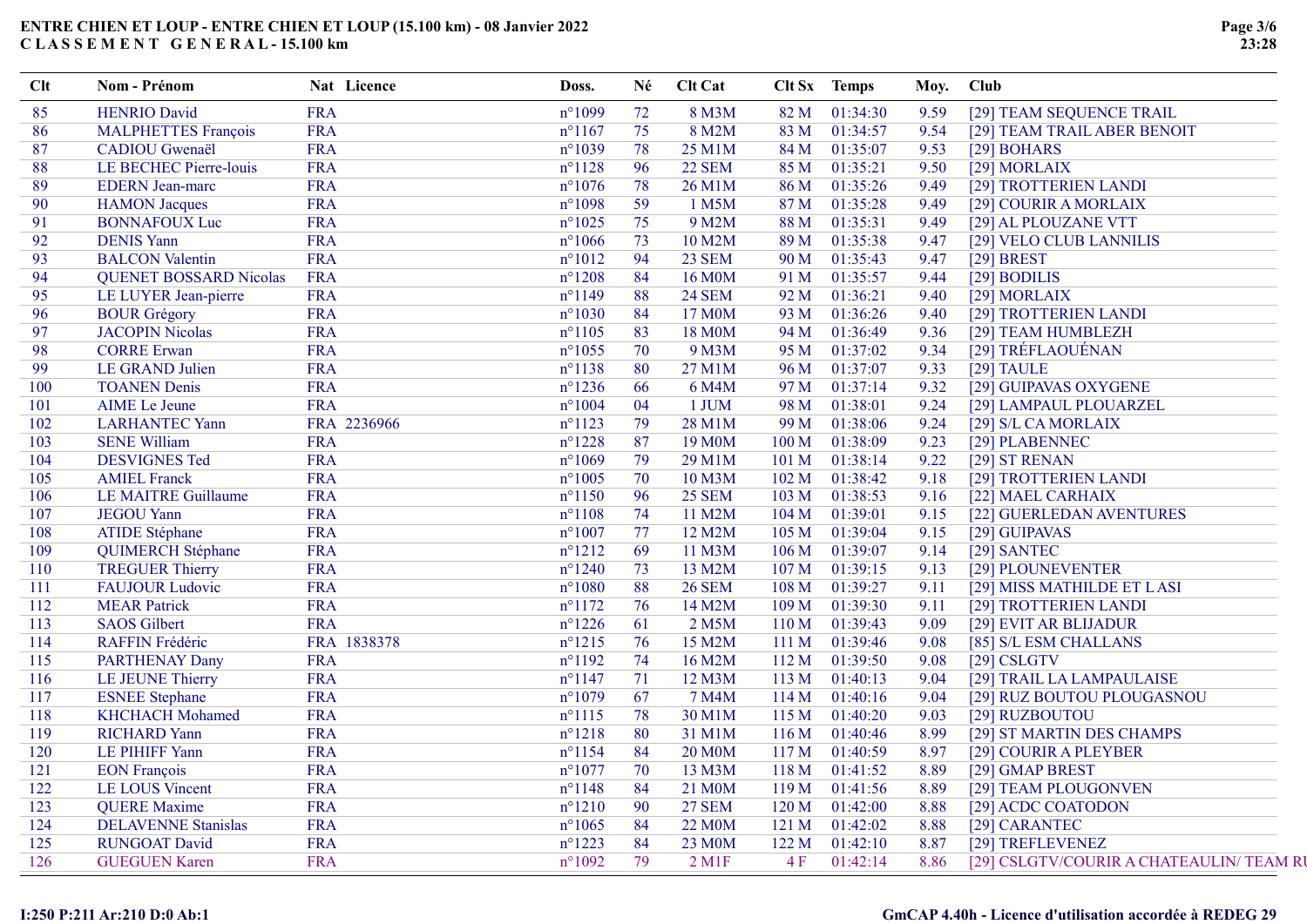| <b>Clt</b> | Nom - Prénom               | Nat Licence | Doss.                      | Né | <b>Clt Cat</b>     |                  | Clt Sx Temps |      | Moy. Club                               |
|------------|----------------------------|-------------|----------------------------|----|--------------------|------------------|--------------|------|-----------------------------------------|
| 127        | <b>LEBEL Gregory</b>       | <b>FRA</b>  | $n^{\circ}1157$            | 86 | 24 M0M             | 123 <sub>M</sub> | 01:42:30     | 8.84 | [29] HANVEC                             |
| 128        | LE CUN Christophe          | <b>FRA</b>  | $n^{\circ}1133$            | 73 | 17 M2M             | 124 M            | 01:42:32     | 8.84 | [29] HASTA BUAN                         |
| 129        | <b>HERVE Florian</b>       | <b>FRA</b>  | $n^{\circ}1101$            | 98 | <b>28 SEM</b>      | 125 <sub>M</sub> | 01:42:41     | 8.82 | [29] HÔPITAL-CAMFROUT                   |
| 130        | <b>PODEUR Jean Marc</b>    | <b>FRA</b>  | $n^{\circ}1198$            | 66 | 8 M4M              | 126M             | 01:42:49     | 8.81 | [29] ACDC TRIATHLON                     |
| 131        | <b>DUMONT</b> Vincent      | <b>FRA</b>  | $n^{\circ}1074$            | 87 | <b>25 M0M</b>      | 127 <sub>M</sub> | 01:42:54     | 8.81 | [29] LOCQUENOLE                         |
| 132        | <b>BICREL Patrick</b>      | <b>FRA</b>  | $n^{\circ}1022$            | 70 | 14 M3M             | 128 M            | 01:42:57     | 8.80 | [29] LES SEMELLES DE PLOMB PLOURIN      |
| 133        | <b>LACOMBE Ludovic</b>     | <b>FRA</b>  | $n^{\circ}1119$            | 75 | 18 M2M             | 129 <sub>M</sub> | 01:43:03     | 8.79 | [29] PLOURIN-LÈS-MORLAIX                |
| 134        | <b>COTONNEC Christophe</b> | <b>FRA</b>  | $n^{\circ}1057$            | 73 | 19 M2M             | 130 M            | 01:43:09     | 8.78 | [22] PLUFUR                             |
| 135        | <b>MOAL Jean Alain</b>     | <b>FRA</b>  | $n^{\circ}1179$            | 66 | 9 M4M              | 131 M            | 01:43:14     | 8.78 | [29] REDERIEN PLOUGOULM                 |
| 136        | LE JEUNE Anselme           | <b>FRA</b>  | $n^{\circ}$ 1144           | 01 | 3 ESM              | 132 M            | 01:43:22     | 8.77 | $[29]$ BREST                            |
| 137        | <b>CAVAREC Nicolas</b>     | <b>FRA</b>  | $n^{\circ}1044$            | 84 | 26 M0M             | 133 M            | 01:43:39     | 8.74 | [29] TEAM TRAIL MEVENNAIS               |
| 138        | <b>MELLOUET Thierry</b>    | <b>FRA</b>  | $n^{\circ}1173$            | 73 | 20 M2M             | 134 M            | 01:44:00     | 8.71 | [29] PLEYBER CHRIST                     |
| 139        | <b>BEON</b> Christian      | <b>FRA</b>  | $n^{\circ}1017$            | 66 | 10 M4M             | 135 M            | 01:44:13     | 8.69 | $[29]$ SIZUN                            |
| 140        | <b>BESNOUX Fabrice</b>     | <b>FRA</b>  | $n^{\circ}1020$            | 77 | 21 M2M             | 136 M            | 01:44:24     | 8.68 | [29] RUZ BOUTOU PLOUGASNOU              |
| 141        | <b>DUPONT Patrice</b>      | <b>FRA</b>  | $n^{\circ}1075$            | 71 | 15 M3M             | 137 <sub>M</sub> | 01:44:45     | 8.65 | [29] QUIMPER FOOTING LOISIR             |
| 142        | <b>MORVAN</b> Andre        | <b>FRA</b>  | $n^{\circ}1183$            | 70 | 16 M3M             | 138 M            | 01:44:59     | 8.63 | [29] ROSCOFF                            |
| 143        | <b>CAMPAGNE Alexandre</b>  | <b>FRA</b>  | $n^{\circ}1041$            | 83 | 27 M0M             | 139 M            | 01:45:10     | 8.62 | [29] TROTTERIEN LANDI                   |
| 144        | DE LA CROMPE Romain        | <b>FRA</b>  | $n^{\circ}1064$            | 89 | <b>29 SEM</b>      | 140 M            | 01:45:15     | 8.61 | [44] NANTES                             |
| 145        | <b>CUEFF Marie</b>         | <b>FRA</b>  | $n^{\circ}1060$            | 91 | 1 SEF              | 5F               | 01:45:18     | 8.60 | [44] NANTES                             |
| 146        | FEAT Jean Francois         | <b>FRA</b>  | $n^{\circ}1081$            | 88 | <b>30 SEM</b>      | 141 M            | 01:45:48     | 8.56 | [29] RUZ BOUTOU PLOUGASNOU              |
| 147        | <b>DUEDAL</b> Mathieu      | <b>FRA</b>  | $n^{\circ}1073$            | 92 | <b>31 SEM</b>      | 142M             | 01:45:57     | 8.55 | [22] PLOUARET                           |
| 148        | <b>COTTEN Herve</b>        | <b>FRA</b>  | $n^{\circ}1058$            | 82 | 32 M1M             | 143M             | 01:46:08     | 8.54 | [29] TOURCH                             |
| 149        | <b>BOULAY Pierrick</b>     | <b>FRA</b>  | $n^{\circ}1029$            | 67 | 11 M4M             | 144 M            | 01:46:15     | 8.53 | [29] LANDIVISIAU                        |
| 150        | <b>CADINOT</b> Aurélie     | <b>FRA</b>  | $n^{\circ}1038$            | 84 | 2 M <sub>OF</sub>  | 6 F              | 01:46:28     | 8.51 | $[29]$ CSLG TV                          |
| 151        | <b>EOZENOU Titouan</b>     | <b>FRA</b>  | $n^{\circ}1078$            | 02 | 4 ESM              | 145 M            | 01:46:33     | 8.50 | $[29]$ BREST                            |
| 152        | <b>GENTRIC Myriam</b>      | <b>FRA</b>  | $n^{\circ}1087$            | 74 | 1 M <sub>2</sub> F | 7F               | 01:46:51     | 8.48 | [29] ERGE VRAS COURT                    |
| 153        | <b>GENTRIC Yvan</b>        | <b>FRA</b>  | $n^{\circ}1\overline{088}$ | 73 | 22 M2M             | 146 M            | 01:46:54     | 8.48 | [29] ERGUE GABERIC                      |
| 154        | LE GAC Pierre-yves         | <b>FRA</b>  | $n^{\circ}1134$            | 73 | 23 M2M             | 147 M            | 01:46:59     | 8.47 | [29] BREST GOELOPEURS / TEAM SEQUENCE T |
| 155        | <b>BOULAY Alexandre</b>    | <b>FRA</b>  | $n^{\circ}1028$            | 95 | <b>32 SEM</b>      | 148 M            | 01:47:02     | 8.47 | [22] FC PLOUHA                          |
| 156        | <b>L'EOST Héloïse</b>      | <b>FRA</b>  | $n^{\circ}1116$            | 83 | 3 M <sub>OF</sub>  | 8F               | 01:47:06     | 8.46 | $[29]$ BREST                            |
| 157        | <b>GUYOMAR Jerome</b>      | <b>FRA</b>  | $n^{\circ}1097$            | 80 | 33 M1M             | 149 M            | 01:47:37     | 8.42 | [29] RUZ BOUTOU                         |
| 158        | <b>RANC Anne</b>           | <b>FRA</b>  | $n^{\circ}1216$            | 69 | $2$ M3F            | 9F               | 01:48:40     | 8.34 | [29] TREFLAOUENAN                       |
| 159        | <b>BELLEC</b> Éric         | <b>FRA</b>  | $n^{\circ}1015$            | 72 | 17 M3M             | 150 M            | 01:48:52     | 8.32 | [29] LANDIVISIAU                        |
| 160        | LE MOAL Mathieu            | <b>FRA</b>  | $n^{\circ}1151$            | 94 | 33 SEM             | 151 M            | 01:49:12     | 8.30 | [29] PLOUGASTEL-DAOULAS                 |
| 161        | <b>GUIHARD Caroline</b>    | <b>FRA</b>  | $n^{\circ}1095$            | 92 | 2 SEF              | 10F              | 01:49:22     | 8.28 | [56] PORT LOUIS                         |
| 162        | <b>PORCHERON Sylvain</b>   | <b>FRA</b>  | $n^{\circ}1199$            | 62 | 3 M5M              | 152 M            | 01:49:32     | 8.27 | [29] PLOMELIN                           |
| 163        | <b>BOUGUET Olivier</b>     | <b>FRA</b>  | $n^{\circ}1027$            | 79 | 34 M1M             | 153 M            | 01:49:36     | 8.27 | [29] LANDIVISIAU                        |
| 164        | JOSSET Lionel              | <b>FRA</b>  | $n^{\circ}1111$            | 70 | 18 M3M             | 154 M            | 01:49:47     | 8.25 | [29] LANDERNEAU                         |
| 165        | <b>BARRANGER Nicolas</b>   | <b>FRA</b>  | $n^{\circ}1013$            | 91 | <b>34 SEM</b>      | 155 M            | 01:49:52     | 8.25 | $[29]$ BREST                            |
| 166        | <b>MOULIN Patrick</b>      | <b>FRA</b>  | $n^{\circ}1188$            | 81 | 35 M1M             | 156 M            | 01:50:13     | 8.22 | [29] DAOULAS                            |
| 167        | <b>MOAL</b> Juliette       | FRA 2204117 | $n^{\circ}1180$            | 99 | 3 SEF              | 11F              | 01:50:19     | 8.21 | [29] TEAM SPORT LECLERC ST POL DE LEON  |
| 168        | LE PICHON Alexandre        | <b>FRA</b>  | $n^{\circ}$ 1153           | 91 | <b>35 SEM</b>      | 157 M            | 01:50:28     | 8.20 | [29] GALOUPERIEN KEMPERLE               |
|            |                            |             |                            |    |                    |                  |              |      |                                         |